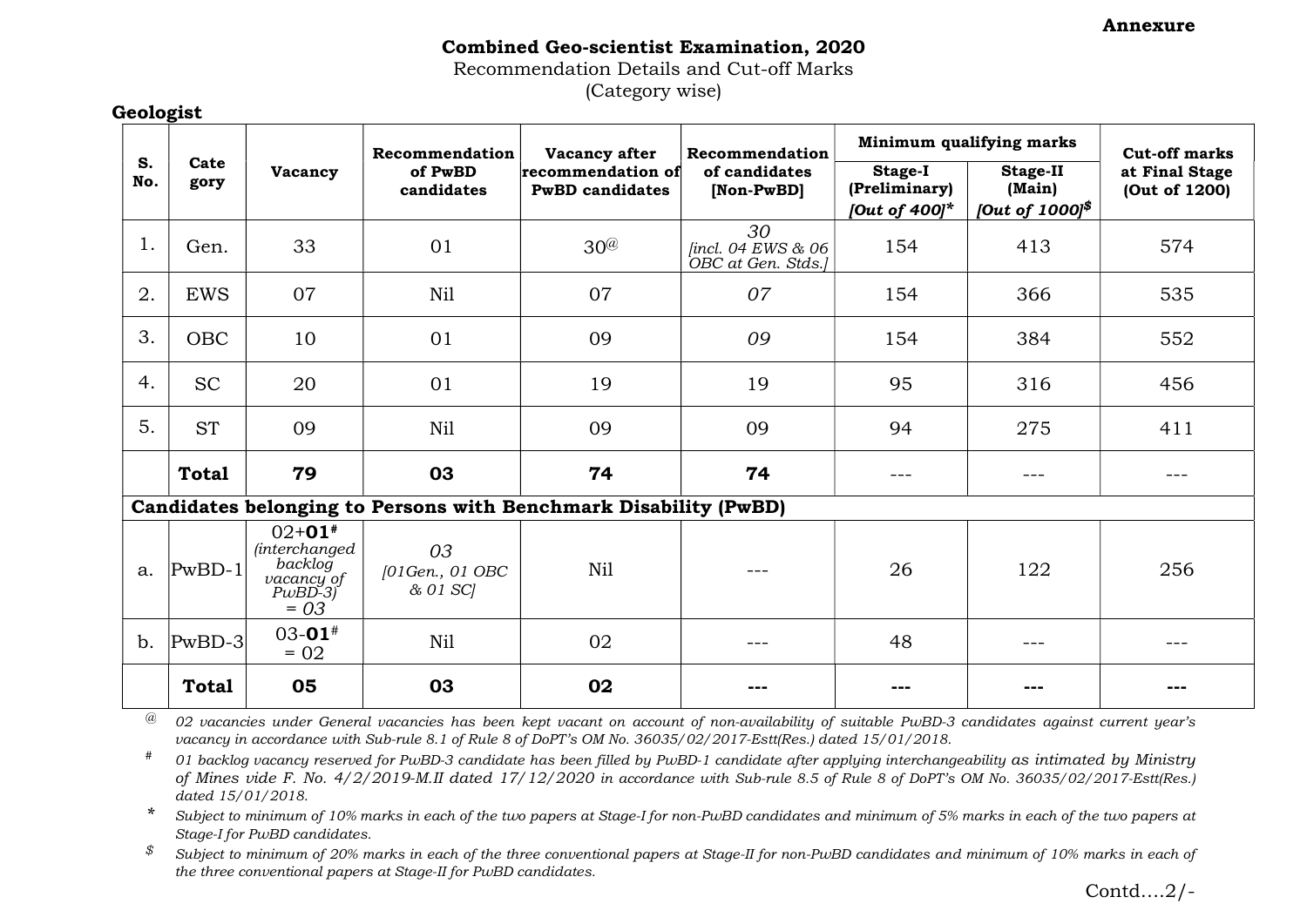## Jr. Hydrogeologist

| S.<br>No. | Cate<br>gory | Vacancy | Recommendation<br>of PwBD<br>candidates | Vacancy after<br>recommendation of<br><b>PwBD</b> candidates | Recommendation<br>of candidates<br>[Non-PwBD] | Minimum qualifying marks                     |                                                 | <b>Cut-off marks</b>            |
|-----------|--------------|---------|-----------------------------------------|--------------------------------------------------------------|-----------------------------------------------|----------------------------------------------|-------------------------------------------------|---------------------------------|
|           |              |         |                                         |                                                              |                                               | Stage-I<br>(Preliminary)<br>[Out of $400$ ]* | <b>Stage-II</b><br>(Main)<br>[Out of $1000$ ]\$ | at Final Stage<br>(Out of 1200) |
| 1.        | Gen.         | 02      | ---                                     | ---                                                          | 02<br>[incl. 01 OBC at<br>Gen. Stds.]         | 154                                          | 456                                             | 622                             |
| 2.        | <b>EWS</b>   | Nil     |                                         | $- - -$                                                      | ---                                           |                                              |                                                 |                                 |
| 3.        | <b>OBC</b>   | Nil     | $- - -$                                 | $\frac{1}{2}$                                                | ---                                           |                                              | $- - -$                                         |                                 |
| 4.        | <b>SC</b>    | Nil     | ---                                     | ---                                                          |                                               | ---                                          | ---                                             |                                 |
| 5.        | <b>ST</b>    | Nil     | $=$ $ -$                                | ---                                                          | ---                                           |                                              | ---                                             |                                 |
|           | <b>Total</b> | 02      | ---                                     | ---                                                          | 02                                            | ---                                          | ---                                             | ---                             |

\* Subject to minimum of 10% marks in each of the two papers at Stage-I for non-PwBD candidates.

 $$$  Subject to minimum of 20% marks in each of the three conventional papers at Stage-II for non-PwBD candidates.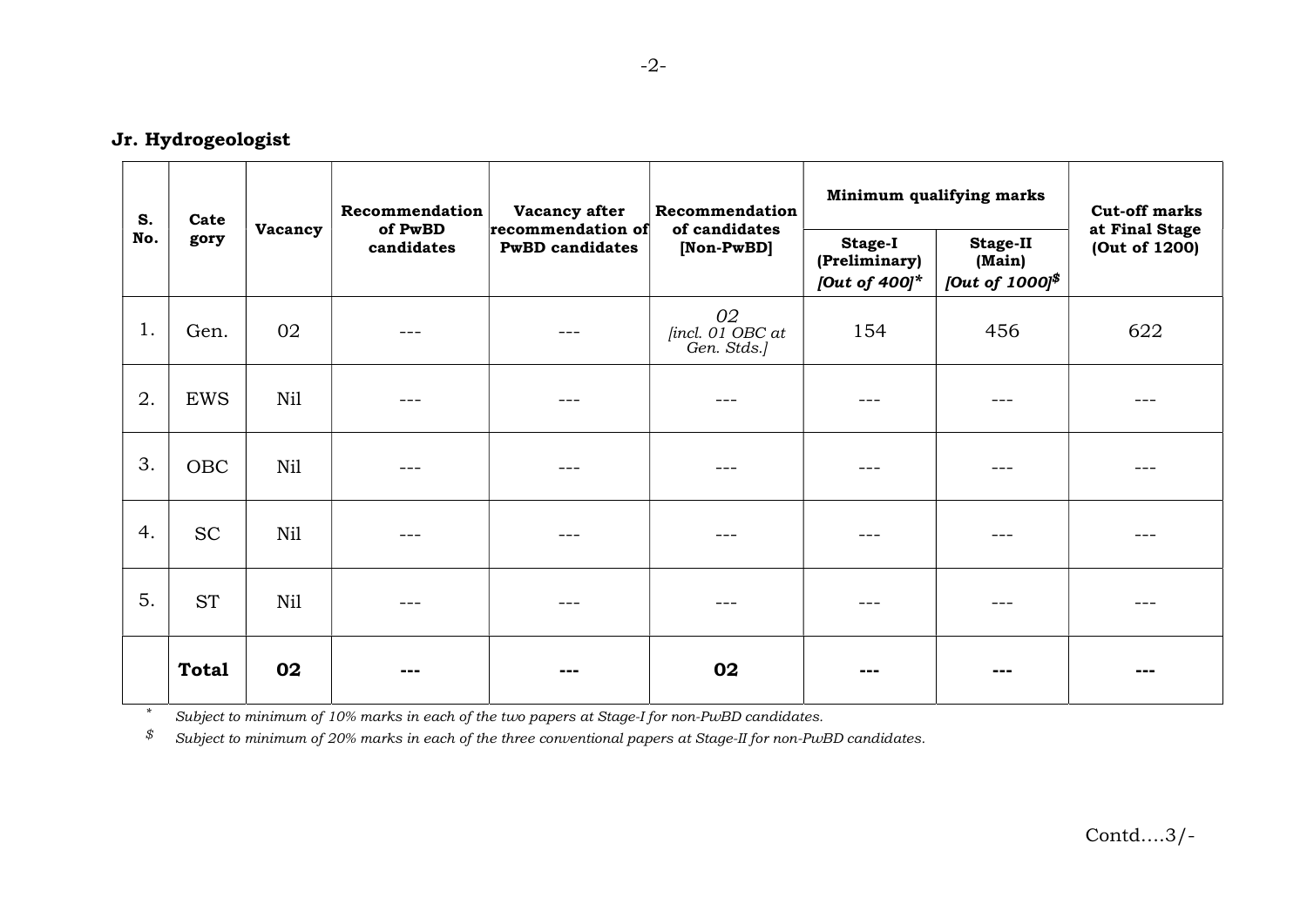## Geophysicist

| S.<br>No. | Cate<br>gory | Vacancy | Recommendation<br>of PwBD<br>candidates | Vacancy after<br>recommendation of<br><b>PwBD</b> candidates | Recommendation<br>of candidates<br>[Non-PwBD]  | Minimum qualifying marks                            |                                                 | <b>Cut-off marks</b>            |
|-----------|--------------|---------|-----------------------------------------|--------------------------------------------------------------|------------------------------------------------|-----------------------------------------------------|-------------------------------------------------|---------------------------------|
|           |              |         |                                         |                                                              |                                                | <b>Stage-I</b><br>(Preliminary)<br>[Out of $400$ ]* | <b>Stage-II</b><br>(Main)<br>[Out of $1000$ ]\$ | at Final Stage<br>(Out of 1200) |
| 1.        | Gen.         | 02      |                                         | ---                                                          | 02<br>fincl. 01 EWS & 01<br>OBC at Gen. Stds.] | 160                                                 | 398                                             | 543                             |
| 2.        | <b>EWS</b>   | Nil     | $=$ $ -$                                | ---                                                          |                                                |                                                     |                                                 |                                 |
| 3.        | <b>OBC</b>   | 01      | $\frac{1}{2}$                           | ---                                                          | 01                                             | 160                                                 | 383                                             | 497                             |
| 4.        | <b>SC</b>    | 01      |                                         |                                                              | 01                                             | 124                                                 | 325                                             | 469                             |
| 5.        | <b>ST</b>    | 01      | ---                                     | ---                                                          | 01                                             | 81                                                  | 268                                             | 453                             |
|           | <b>Total</b> | 05      | ---                                     | $- - -$                                                      | 05                                             | ---                                                 | $- - -$                                         | ---                             |

\* Subject to minimum of 10% marks in each of the two papers at Stage-I for non-PwBD candidates.

 $$$  Subject to minimum of 20% marks in each of the three conventional papers at Stage-II for non-PwBD candidates.

Contd...4/-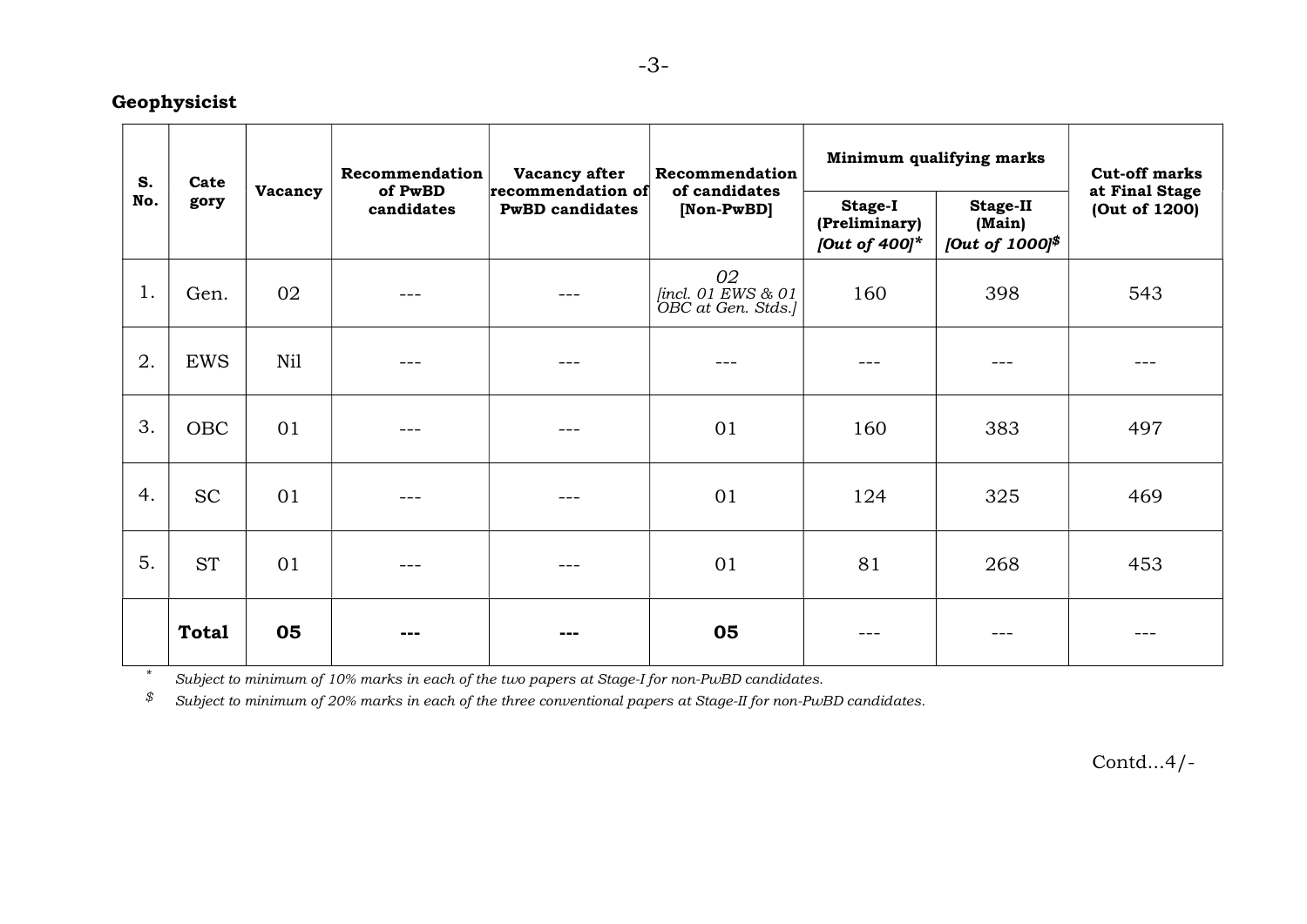Chemist

|                                                                  | Cate<br>gory | Vacancy | Recommendation<br>of PwBD<br>candidates | Vacancy after<br>recommendation of<br><b>PwBD</b> candidates | Recommendation<br>of candidates<br>[Non-PwBD] | Minimum qualifying marks                     |                                                | <b>Cut-off marks</b>            |  |
|------------------------------------------------------------------|--------------|---------|-----------------------------------------|--------------------------------------------------------------|-----------------------------------------------|----------------------------------------------|------------------------------------------------|---------------------------------|--|
| S.<br>No.                                                        |              |         |                                         |                                                              |                                               | Stage-I<br>(Preliminary)<br>[Out of $400$ ]* | <b>Stage-II</b><br>(Main)<br>[Out of 1000] $$$ | at Final Stage<br>(Out of 1200) |  |
| 1.                                                               | Gen.         | 07      | ---                                     | 07                                                           | 07                                            | 238                                          | 557                                            | 722                             |  |
| 2.                                                               | <b>EWS</b>   | 01      |                                         | 01                                                           | 01                                            | 238                                          | 539                                            | 702                             |  |
| 3.                                                               | <b>OBC</b>   | 06      |                                         | 06                                                           | 06                                            | 221                                          | 507                                            | 655                             |  |
| 4.                                                               | <b>SC</b>    | Nil     | 01@                                     | ---                                                          |                                               |                                              |                                                |                                 |  |
| 5.                                                               | <b>ST</b>    | 01      |                                         | 01                                                           | 01                                            | 131                                          | 376                                            | 587                             |  |
|                                                                  | <b>Total</b> | 15      | 01@                                     | 15                                                           | 15                                            |                                              |                                                |                                 |  |
| Candidates belonging to Persons with Benchmark Disability (PwBD) |              |         |                                         |                                                              |                                               |                                              |                                                |                                 |  |
| a.                                                               | $PwBD-3$     | 01      | 01@<br> SC                              |                                                              |                                               | 82                                           | 246                                            | 338                             |  |
|                                                                  | <b>Total</b> | 01      | 01                                      | ---                                                          |                                               | ---                                          | ---                                            |                                 |  |

 $\degree$  01 PwBD-3 [SC] recommended candidate shall be adjusted in future against the next available vacancy for SC category in accordance with Sub-rule 9.1 of Rule 9 of DoPT's OM No. 36035/02/2017-Estt(Res.) dated 15/01/2018.

\* Subject to minimum of 10% marks in each of the two papers at Stage-I for non-PwBD candidates and minimum of 5% marks in each of the two papers at Stage-I for PwBD candidates.

 $$$  Subject to minimum of 20% marks in each of the three conventional papers at Stage-II for non-PwBD candidates and minimum of 10% marks in each of the three conventional papers at Stage-II for PwBD candidates.